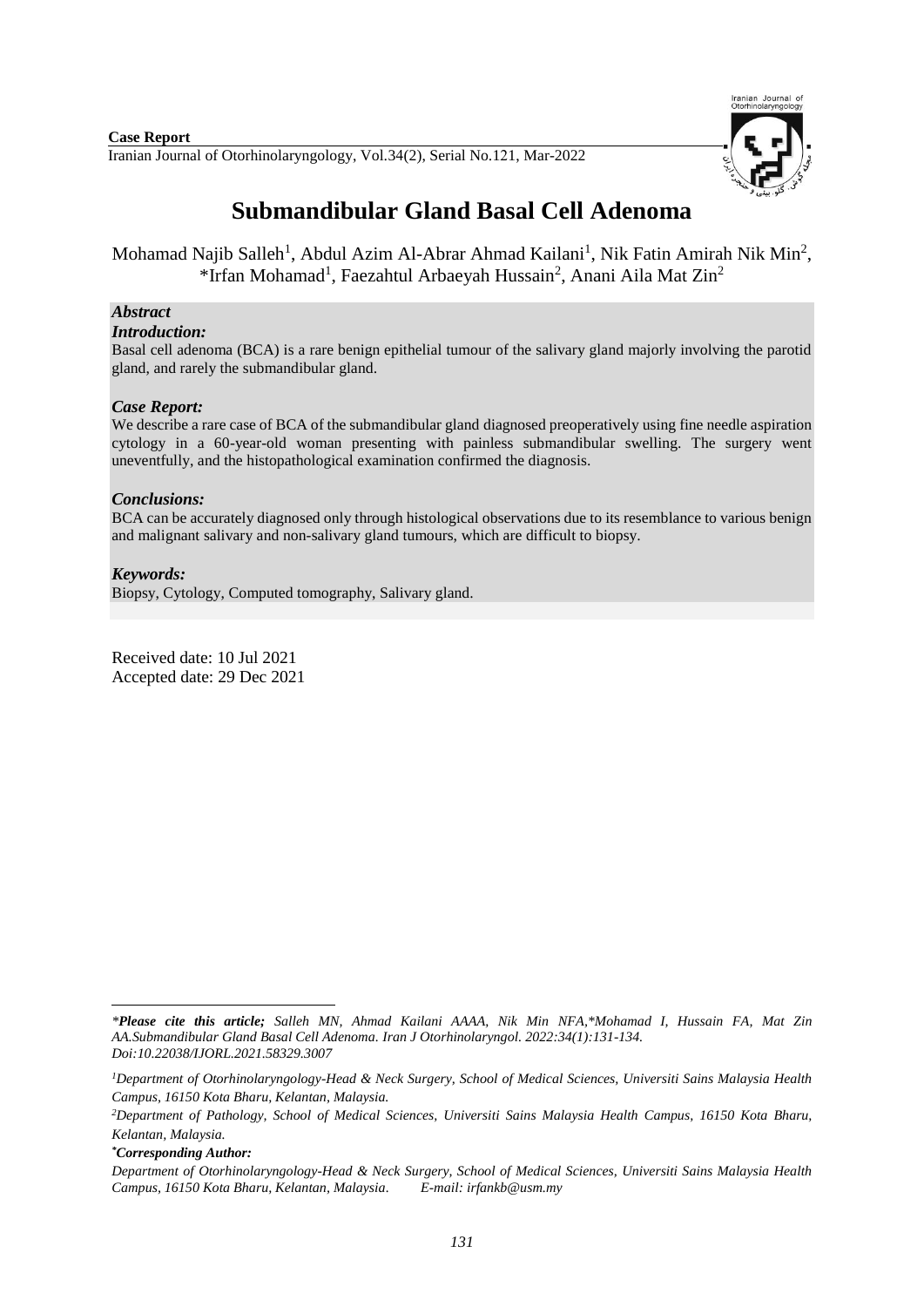## *Introduction*

Tumours of the salivary gland represent approximately 3–4% of all neoplasms in the head and neck (1), around 80% of which arise in the parotid gland and rarely in the submandibular glands. Basal cell adenoma (BCA) is a benign salivary gland epithelial tumour, most commonly developing in the parotid and minor salivary glands, and it has distinct histological features from mixed tumours (1).

### *Case Report*

A 60-year-old female presented with slowgrowing right submandibular swelling in the past year without any other associated symptoms, such as pain, difficulty in mouth opening, odynophagia, dysphagia, foreign body sensation, or hoarseness. She also denied loss of appetite, loss of weight, and prolonged fever. Upon physical examination, there was a right submandibular mass measuring  $4 \times 3$  cm—firm in consistency, mobile, and ballotable (Figure 1).



**Fig 1:** Right submandibular mass intra-operative (arrow) was consistent with benign lesion features of the submandibular gland.

There were no palpable lymph nodes at any level of the neck; examination of the ears, nose, and throat was also unremarkable. Ultrasonography of the neck revealed a welldefined solid lesion at the right submandibular region with heterogeneous echogenicity and measuring 3.0 cm (AP)  $\times$  3.5 cm (W)  $\times$  3.6 cm (CC); there was no calcification or cystic component within (Figure 2).



**Fig 2:** A well-defined heterogeneous solid lesion at right submandibular region (thick arrow). The lesion displaced the adjacent right submandibular gland (thin arrow).

 The patient was further investigated with ultrasound-guided Tru-Cut biopsy of the mass, as the fine needle aspiration for cytology (FNAC) was unsatisfactory. The biopsy showed nests of tumour cells with interlacing cords, clusters, and some trabecular patterns. The tumour cells were composed of basaloid cells with uniform round to oval hyperchromatic nuclei and scanty cytoplasm, suggestive of BCA. Subsequently, she underwent a right submandibulectomy. The surgery was uneventful, and the intraoperative findings were consistent with the features of a benign lesion.

The histopathological examination of the specimen showed a well-circumscribed encapsulated tumour composed of basal cell proliferation arranged in trabeculae, tubular, and solid patterns with peripheral palisading. The cells were uniform round-to-oval, with vesicular nuclei and scanty cytoplasm(Figure 3). The adjacent salivary gland did not show any signs of infiltration or invasion, and no evidence of malignancy was seen. Throughout our six-month follow-up after surgery, her wound healed well, and there were no clinical signs of recurrence.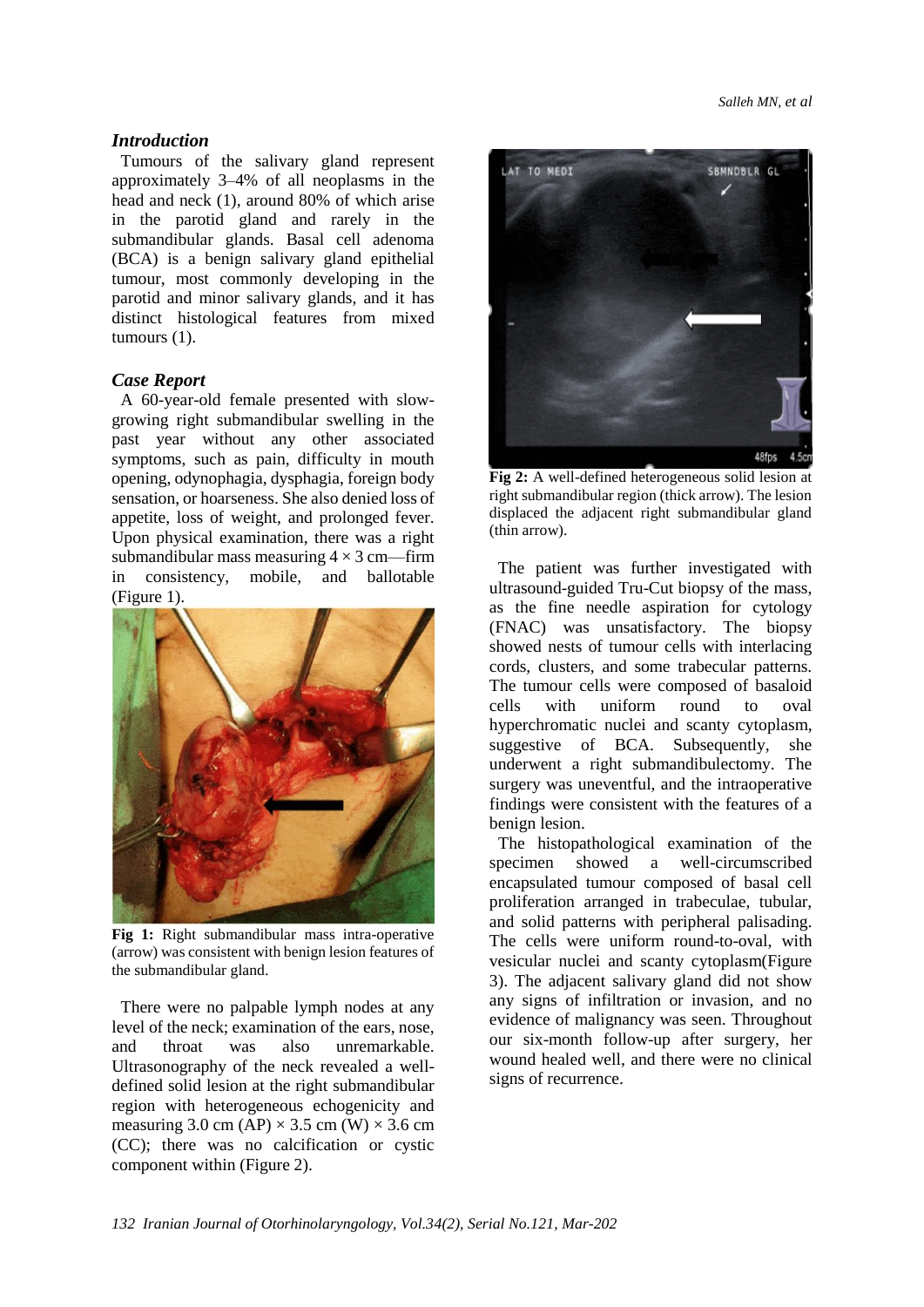

**Fig 3** A: Hematoxylin and eosin (H&E) x 4 magnification of Tru-Cut biopsy proliferation of basal cells in trabecular and solid pattern.



**Fig 3 B:** (H&E) x 40 magnification of excision of the tumour showing fairly circumscribed covered with fibrous capsule basal cell proliferation. The cells are round to oval, fairly uniform vesicular nuclei arranged in trabecular and solid pattern



**Fig 3 C:** H&E x 100 magnification shows the tumour is well demarcated from adjacent salivary glands. No evidence of infiltration or invasion was seen.

#### *Discussion*

The World Health Organization (WHO) defines BCA as a benign neoplasm consisting of organized basaloid cells with a prominent basal cell layer and basement membrane-like structure (2). It lacks myxochondroid stroma to differentiate it from pleomorphic adenoma. Three cellular subtypes are observed in this adenoma: solid, trabecular–tubular, and membranous. The typical clinical picture of basal cell adenoma is a firm, painless, slowgrowing mass involving the parotid gland in middle-aged women (3). The involvement of other sites, such as the submandibular gland, sublingual gland, and minor salivary gland, is scarcely reported.

BCA is a distinct type of salivary gland monomorphic tumour that closely mimics basal cell skin lesions. Solid BCA is produced by compactly arranged small cells, while the trabecular–tubular subtype is composed of narrow bands, ductal structures, or both. The membranous subtype consists of external cells arranged in a barrack pattern and an intense hyalinized basal membrane (4). Interestingly, our histological patterns were a combination of trabecular–tubular and solid types.

Computed tomography (CT) is a commonly employed radiological choice for most BCA cases, even though BCA characteristics on imaging are not well defined (5). However, we believe ultrasound is a valuable tool for preliminary scanning of this entity in the case of a superficial and accessible lesion, since it is more cost-effective. Ultrasound can easily reveal any evidence of calcification or necrosis required to distinguish it from malignancy before proceeding with CT. However, if the lesion is deeply seated, not palpable, or large enough to cause compressive symptoms, then CT is indicated.

Further, histological findings are essential to diagnose BCA, as the lesions mimic several benign and malignant salivary and non-salivary gland tumours, which are otherwise extremely challenging to determine on biopsy. Some authors have reported using FNAC for diagnosis, but the results were often inconclusive and even differed when repeating the procedure twice (6,7); therefore, the diagnosis could only be made after excisional biopsy (4,7). FNAC has a high sensitivity and specificity for non-neoplastic lesions but only